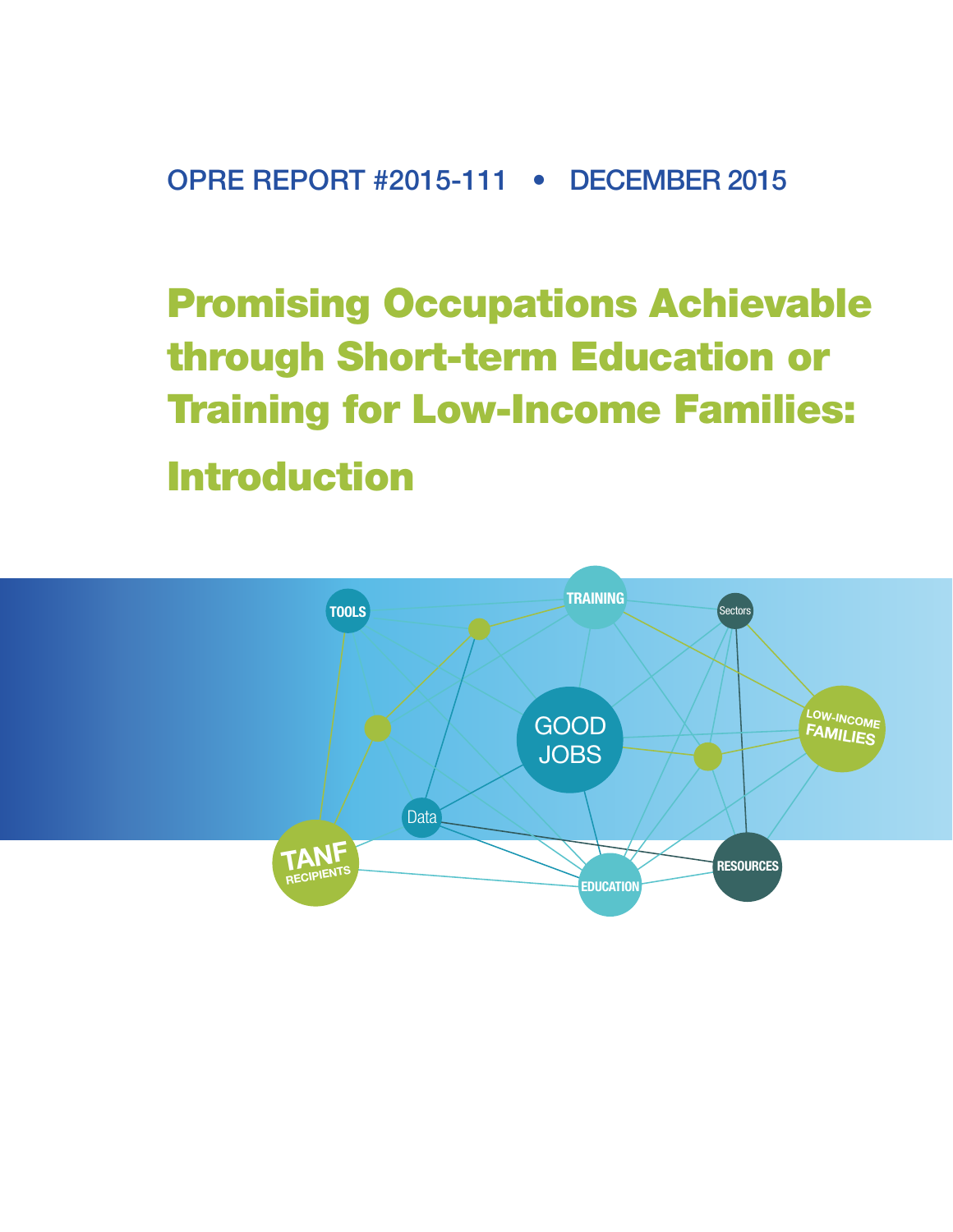# Promising Occupations Achievable through Short-term Education or Training for Low-Income Families: Introduction

## December 2015

OPRE Report 2015-111

By Annalisa Mastri

## *Submitted to:*

U.S. Department of Health and Human Services Administration for Children and Families Office of Planning, Research and Evaluation 370 L'Enfant Plaza Promenade, SW Washington, DC 20447 Project Officers: Nicole Constance and Emily Schmitt

*Submitted by:*  Mathematica Policy Research 1100 1st Street, NE 12th Floor Washington, DC 20002-4221 Project Director: Michelle Derr Reference Number: 40153.232

This brief was prepared under Contract # HHSP23320095642WC/HHSP23337043T with the Office of Planning, Research and Evaluation, Administration for Children and Families, U.S. Department of Health and Human Services. The views express in this publication do not necessarily reflect the official views or polices of the Office of Planning, Research and Evaluation, the Administration for Children and Families, or the U.S. Department of Health and Human Services. This guide and other reports sponsored by the Office of Planning, Research and Evaluation are available at [http://www.acf.hhs.gov/programs/opre.](http://www.acf.hhs.gov/programs/opre)

*Suggested citation:* Mastri, A. "Promising Occupations Achievable through Short-term Education or Training for Low-Income Families: Introduction." OPRE Report #2015-111. Washington, DC: U.S. Department of Health and Human Services, Administration for Children and Families, Office of Planning, Research and Evaluation, 2015.

*Disclaimer:* The views expressed in this publication do not necessarily reflect the views or policies of the Office of Planning, Research and Evaluation, the Administration for Children and Families, or the U.S. Department of Health and Human Services.



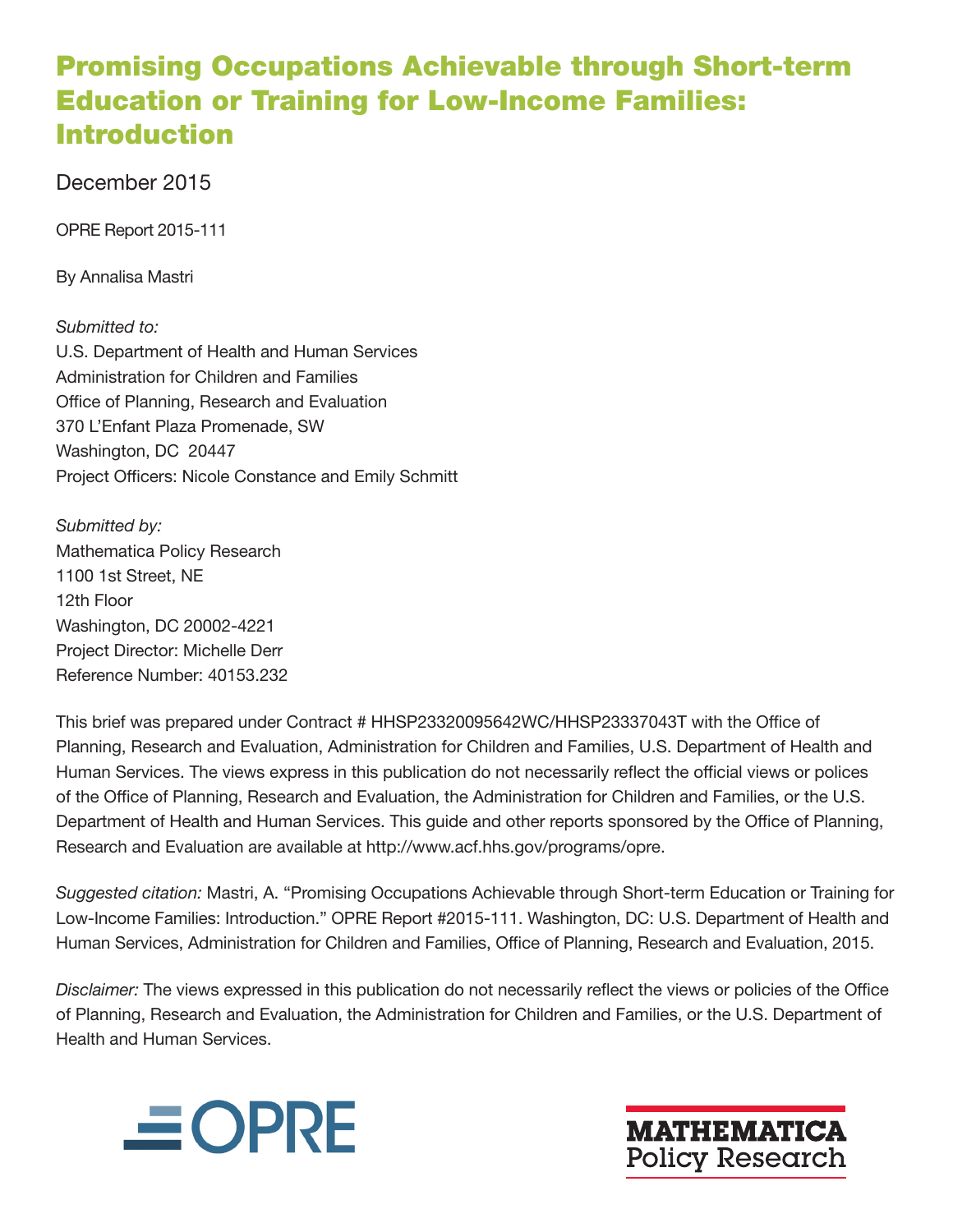## **CONTENTS**

## **APPENDIX A: REGION 1 (BOSTON) APPENDIX E: REGION 5 (CHICAGO)**

## **APPENDIX C: REGION 3 (PHILADELPHIA)**

### **APPENDIX D: REGION 4 (ATLANTA) APPENDIX H: REGION 8 (DENVER)**

## **APPENDIX B: REGION 2 (NEW YORK) APPENDIX F: REGION 6 (DALLAS)**

## **APPENDIX G: REGION 7 (KANSAS CITY)**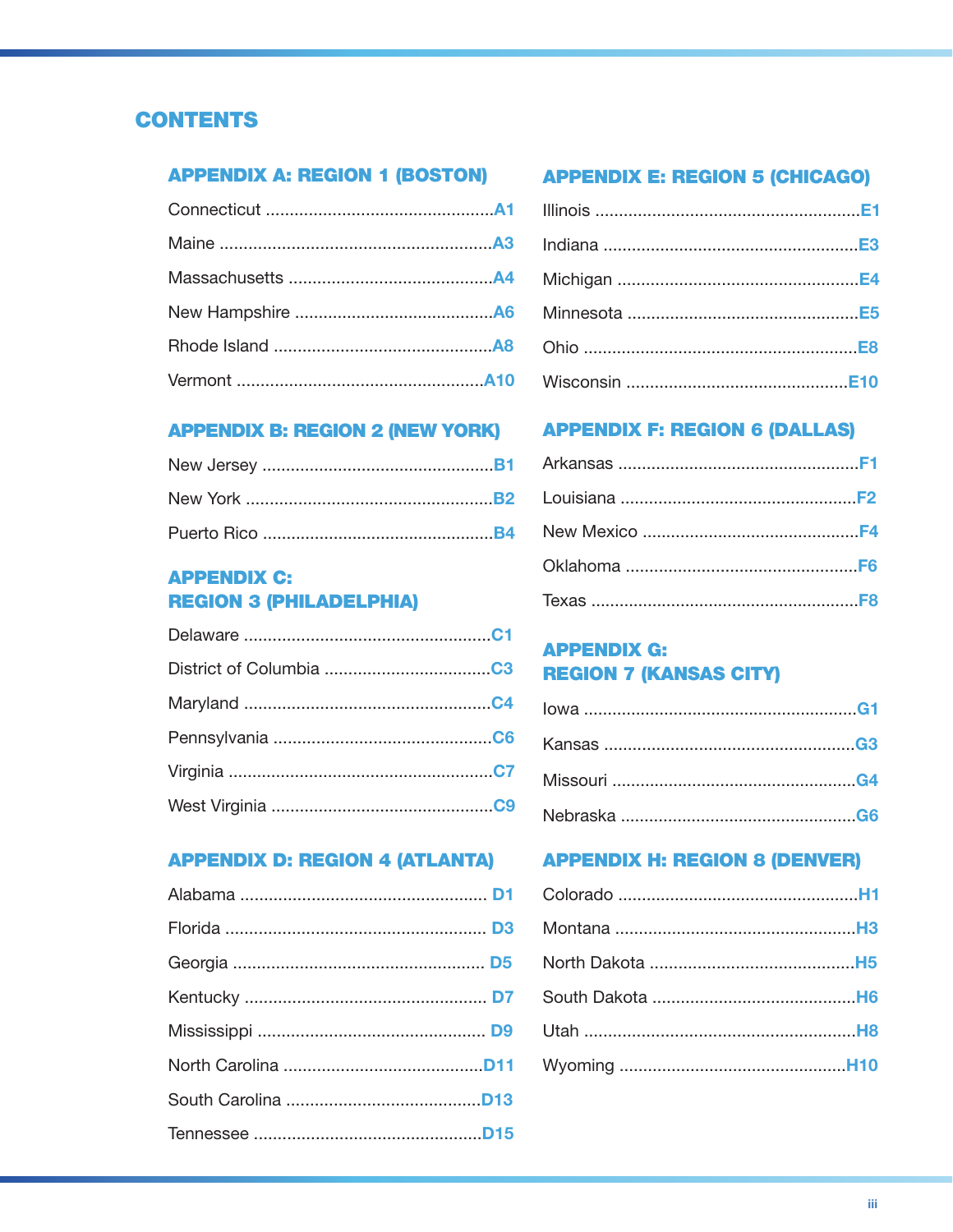## **CONTENTS**

### **APPENDIX I: REGION 9 (SAN FRANCISCO)**

## **APPENDIX J: REGION 10 (SEATTLE)**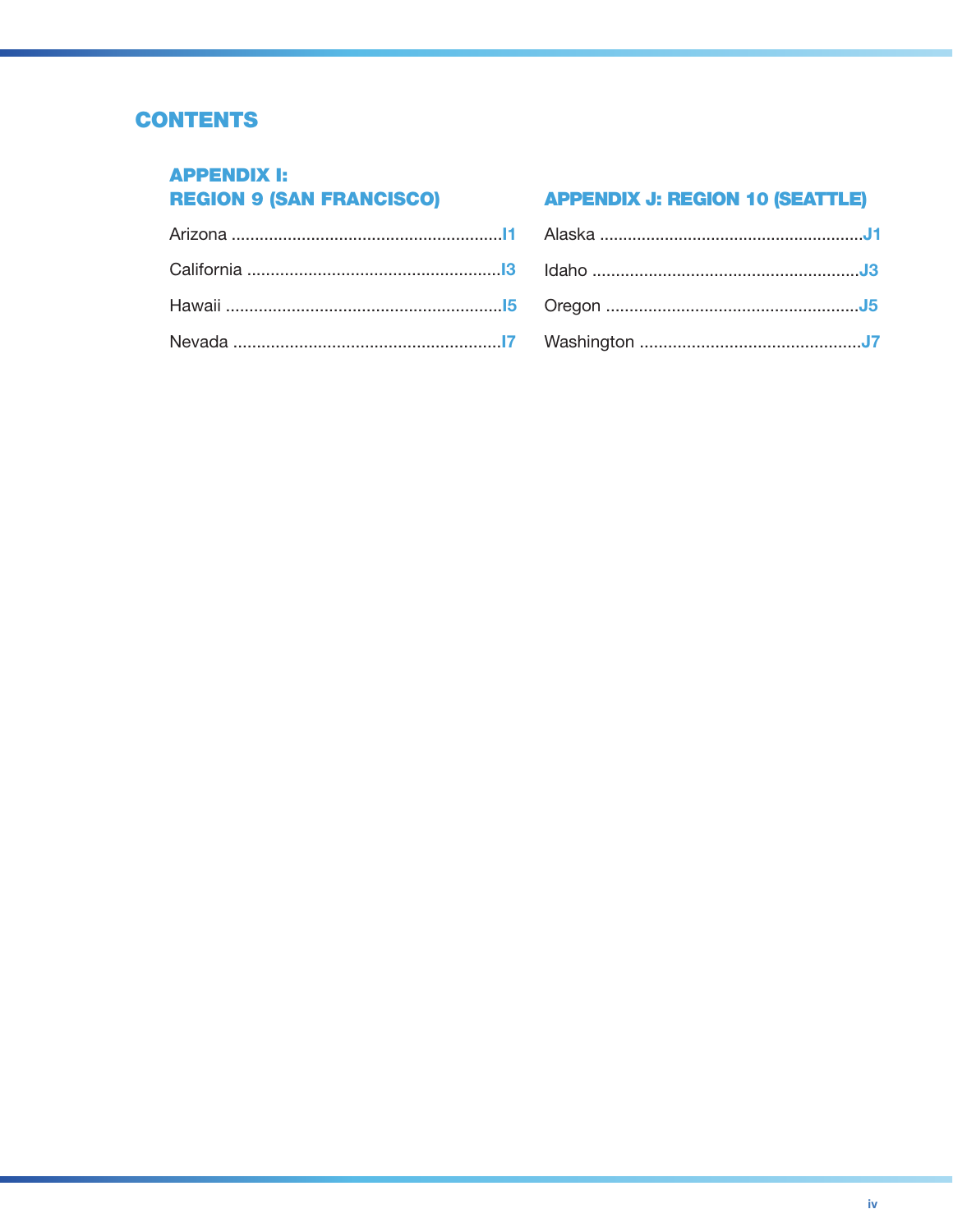#### INTRODUCTION

Promising careers are available to TANF recipients and other low-income workers with a relatively short-term investment in education and training. Almost all states offer estimates called projections—of how occupations will grow over a 10-year period. When paired with data on the education and training required for each occupation, as well as earnings potential and the number of jobs available per year, these data paint a picture of the jobs that will be available in the future, the credentials they will require, and how much workers might expect to earn by pursuing them.

#### THE IMPORTANCE OF EDUCATION AND TRAINING

- By 2020, 65 percent of all jobs will require some education or training beyond a high school diploma, compared with 59 percent of jobs in 2010. This percentage has been growing over time and shows no signs of declining.1
- Recent research shows that community college certificates, diplomas, and associate's degrees improve employment and earnings, particularly for women.<sup>2</sup>



Source: Jepsen et al. 2014.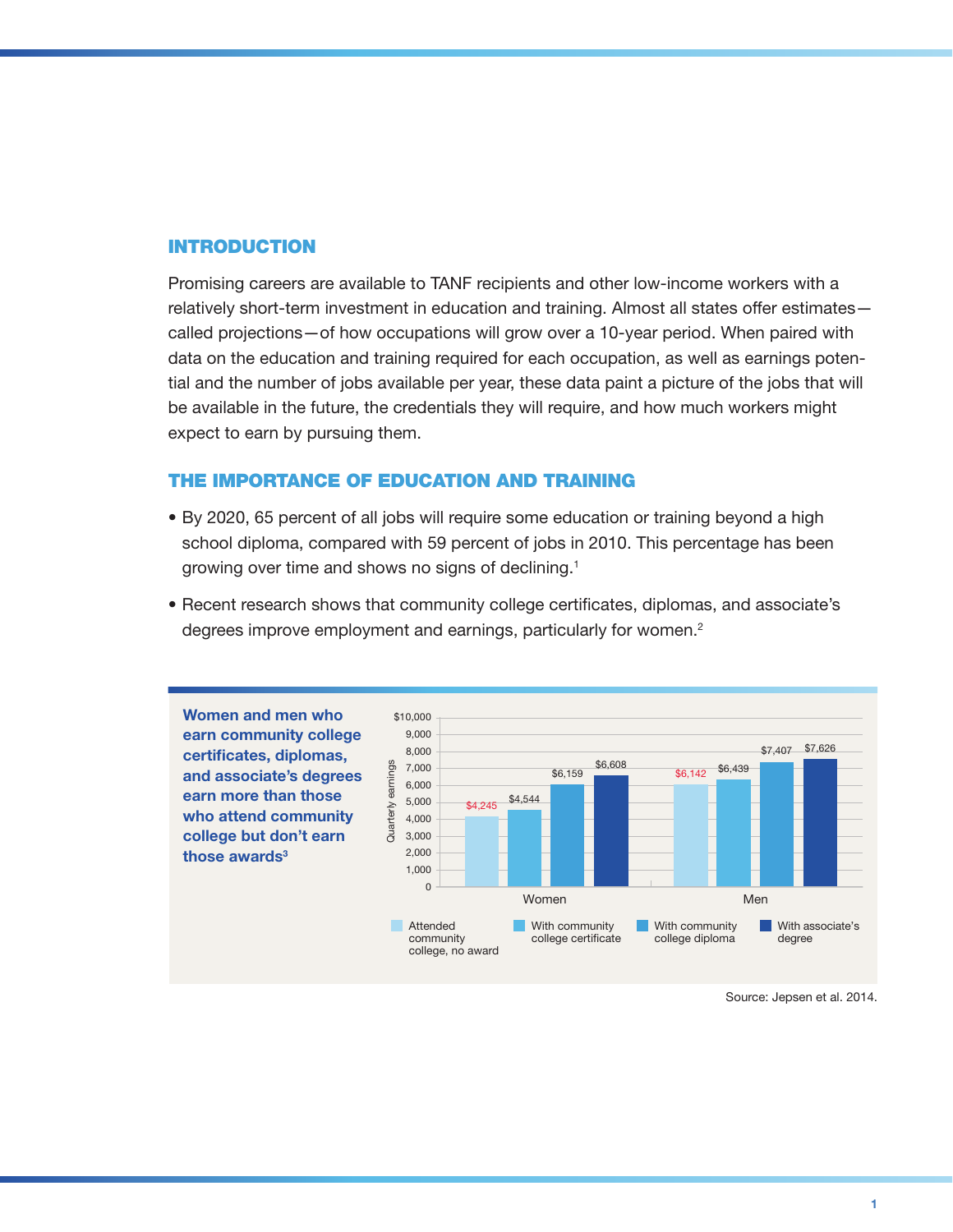Clearly, education and/or training beyond a high school diploma are critical to success in the modern labor market. Challenges to increasing the number of low-income workers who can take part in such educational activities include lack of affordability, lack of adequate preparation, and juggling school along with employment or family responsibilities.<sup>4</sup>

#### OPPORTUNITIES

The recently passed Workforce Innovation Opportunity Act increases the complementarities between workforce development and TANF agencies by prioritizing training funds for lowincome workers, requiring co-location of workforce system providers and TANF agencies, and encouraging shared performance management systems. These changes could provide opportunities for TANF agencies and their workforce partners to collaborate more closely and to leverage their resources to enhance the services provided to all clients. There is a lot of room to enhance the educational attainment of TANF recipients and low-income families: only about one-third of low-income workers with families and less than 6 percent of TANF recipients have more than a high school diploma. $5, 6$  The challenge is to determine which education and training opportunities will really pay off for those who pursue them.

#### WHAT WE DID

We used data from state occupational employment projections to determine the promising occupations in each state that could be attainable with some education or training beyond high school. State-level projections are available for the 50 states, District of Columbia, and Puerto Rico on<ProjectionsCentral.com>.<sup>7</sup> They include both the employment projections and the entry-level education and training requirements for each occupation according to O\*NET. First, we determined which occupations required more than a high school diploma or GED, but less than a bachelor's degree (Exhibit 1). The idea was to focus on occupations that could be accessed with a year or less of education or training.<sup>8</sup> Next, among those occupations, we focused on the ones projected to experience positive job growth through 2022. (We defined positive job growth in terms of new openings, not just replacing people who retire or otherwise leave the occupation, to eliminate shrinking or stagnating occupations.) Finally, we limited our list to occupations expected to have at least 1 job per 1,000 jobs statewide. This was to make sure there would be a sufficient number of jobs available, relative to the size of the state's labor market.

For each state, we created a table highlighting the promising occupations in order from those with the highest to the lowest number of projected annual jobs. The tables show the education and training required (some college, no degree; postsecondary certificate; associate's degree), annual job openings, growth rates, and key wage percentiles for all the occupations that meet our criteria. Based on the information available, we cannot predict exactly how much individuals will be able to earn at each step of their career. However, comparing wages at different percentiles is a reliable gauge of how earning potential would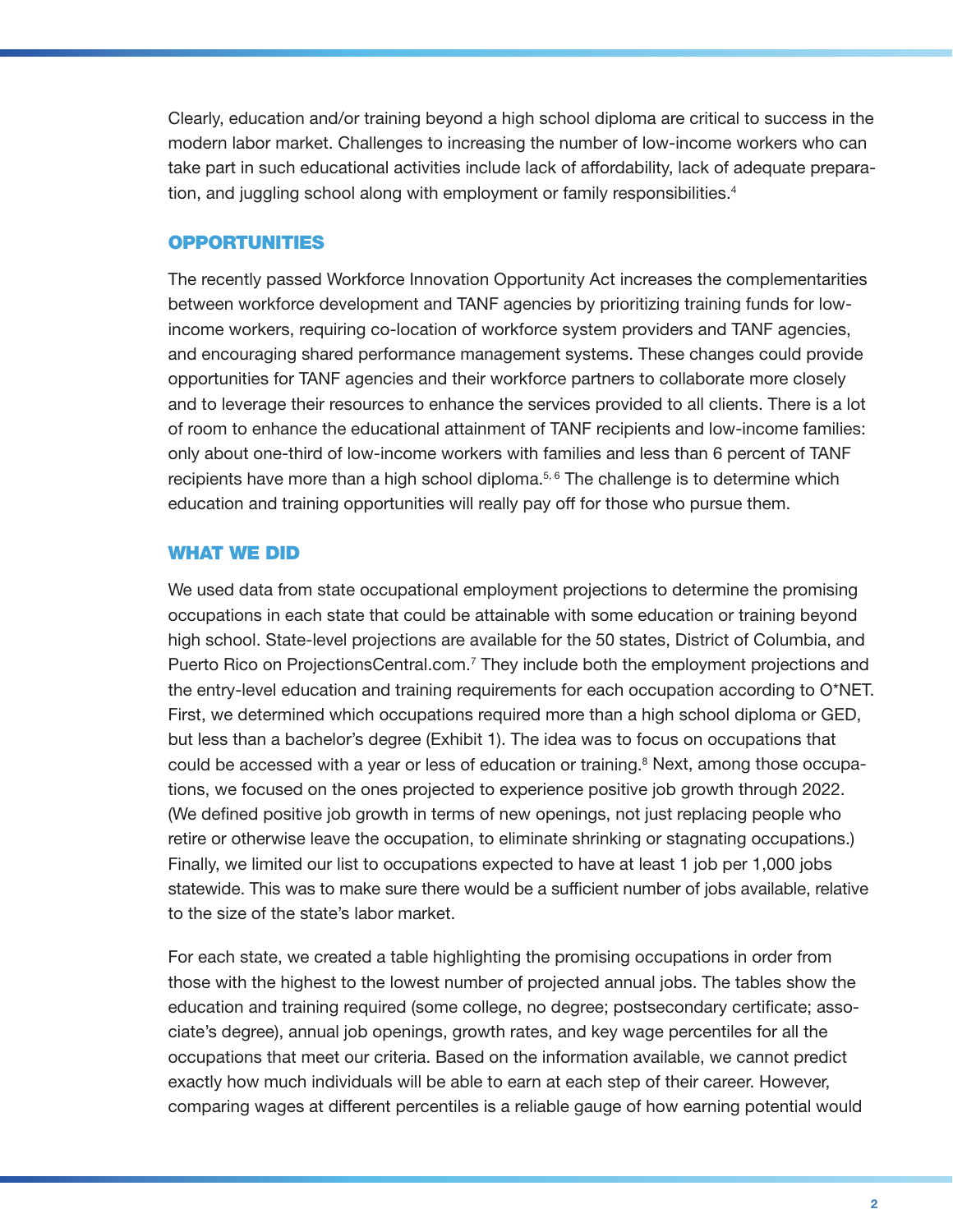

likely change if a worker went from a relatively low level of experience and compensation compared with others in an occupation, to an average or high level of experience and compensation. For each state and the United States as a whole, we present the 25th percentile, median, and 75th percentile annual wages; we consider the 25th wage percentile to be a good indicator of an approximate entry-level wage and the 75th percentile to be an indicator of wages earned with significant on-the-job experience.

#### HOW TO USE THIS INFORMATION

TANF administrators could use this information to focus their states' work activity resources on education and training programs in growing fields, and avoid programs in shrinking fields. TANF clients and other low-income workers could use the information to focus on pursuing short- and long-term education and training for jobs that fit with their skills, interests, and abilities, are likely to have openings, and also provide a pathway to self-sufficiency. The occupations highlighted in this brief provide a starting point for these decisions. Combining the promising occupations with information on job characteristics and working conditions, such as data from O\*NET (available at www. onetonline.org), can make the information even more valuable.

#### HOW TO INTERPRET THE TABLES

Page 5 presents the table for the United States; we use this as an example of how to interpret the information in the tables. Each row in the table presents an occupation that meets the criteria described above for promising occupations. The list of occupations is arranged from the highest to the lowest number of projected annual openings. Next to each occupation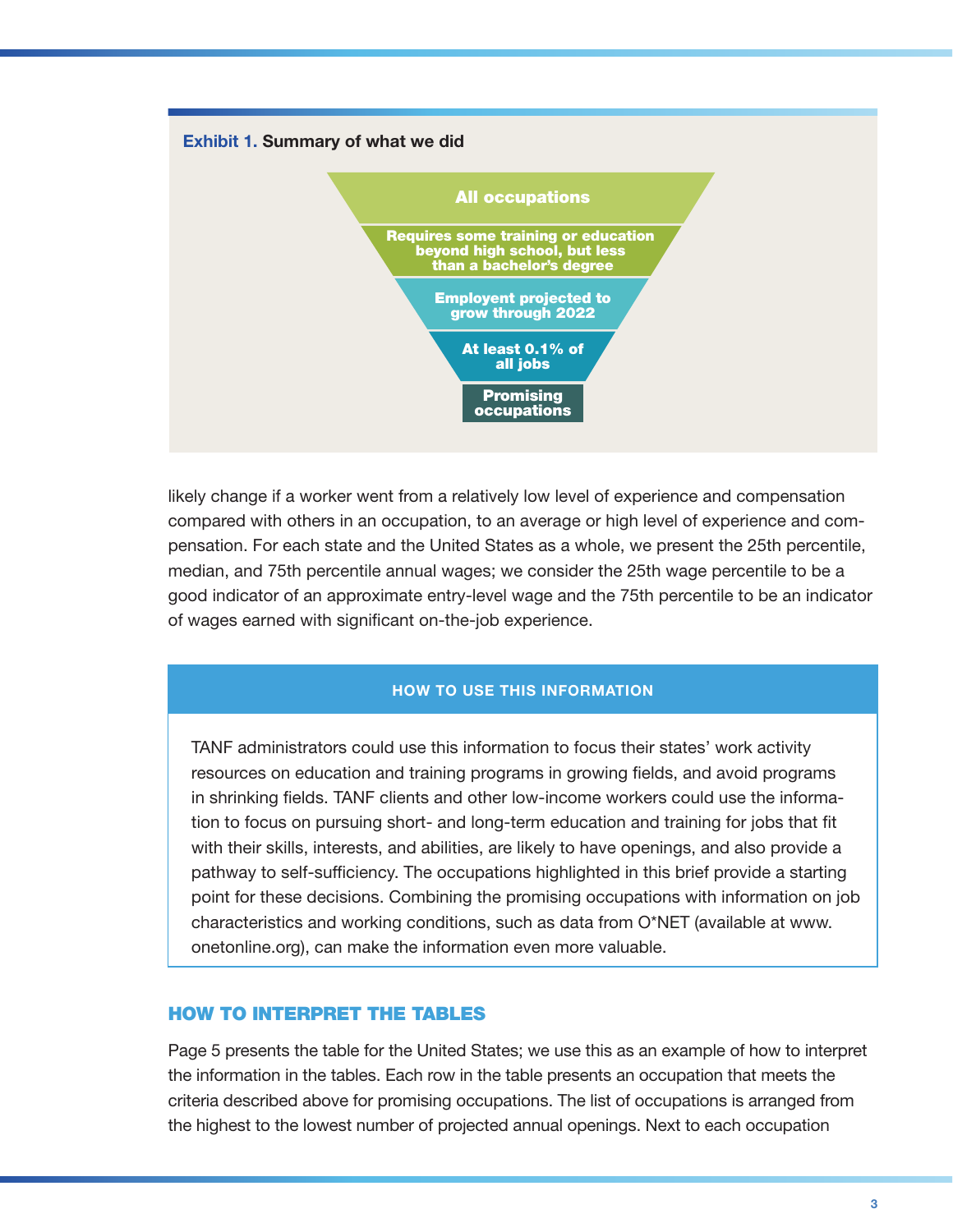name, the table presents the education and, if applicable, the on-the-job training (OJT) required for the occupation; reading down the table, you can compare the projected openings, growth, and wages of occupations with the same amount of required education and training by looking at the rows with the same number of diploma and OJT icons. The farright column of the table presents the income distributions, anchored at the median reported wage, which is listed in the blue bar. The width of the blue bar indicates the spread from the 25th percentile, through the median, to the 75th percentile. The relative positions of the blue bars show which occupations have higher wages and potential for wage growth: those to the left of the other occupations have low wages and/or low wage growth, whereas those to the right have higher wages and wage growth potential.

As an example, consider the occupation with the most projected annual openings through 2022—registered nurses. At the 25th percentile of the wage distribution, which is a rough approximation for what an entry-level job would pay, registered nurses earn \$54,620. The median wage is \$66,640, which means half of registered nurses earn above that amount and half earn below that amount. We think of this as what a registered nurse could expect to earn mid-career. At the 75th percentile, registered nurses earn \$81,080; we think of this as what a registered nurse with considerable experience could expect to earn. Looking down the table, we can see that the blue bar for registered nurses is to the right of virtually every other occupation in the table; thus, registered nursing is attractive as a career not only because it is expected to have the most annual vacancies, but because it offers strong wages relative to the other career possibilities.

Although many of the occupations identified in the table have strong entry-level wages and the potential for notable wage growth with increased experience, some provide a quicker path to self-sufficiency than others. For example, teacher assistants at the 25th percentile make \$19,610 per year. Even with more experience, teacher assistants only make \$30,670 at the 75th percentile. Nursing assistants follow a similar pattern. For comparison, the 2015 federal poverty guideline for a family of one adult and two children is \$20,090. Thus, some occupations that are promising for their growth and short-term education and training requirements don't necessarily pay wages that will quickly lift families out of poverty. However, many of them have low barriers to entry (for example, they require only a postsecondary certificate), favorable working conditions including benefits or part-time employment options, and could be worth pursuing as a first step in a career pathway (such as from nursing assistant to licensed practical nurse and/or registered nurse). People can combine the information in the table with information on working conditions from O\*NET (available at www.onetonline.org) to help determine whether they would be a good match for a particular job.<sup>9</sup>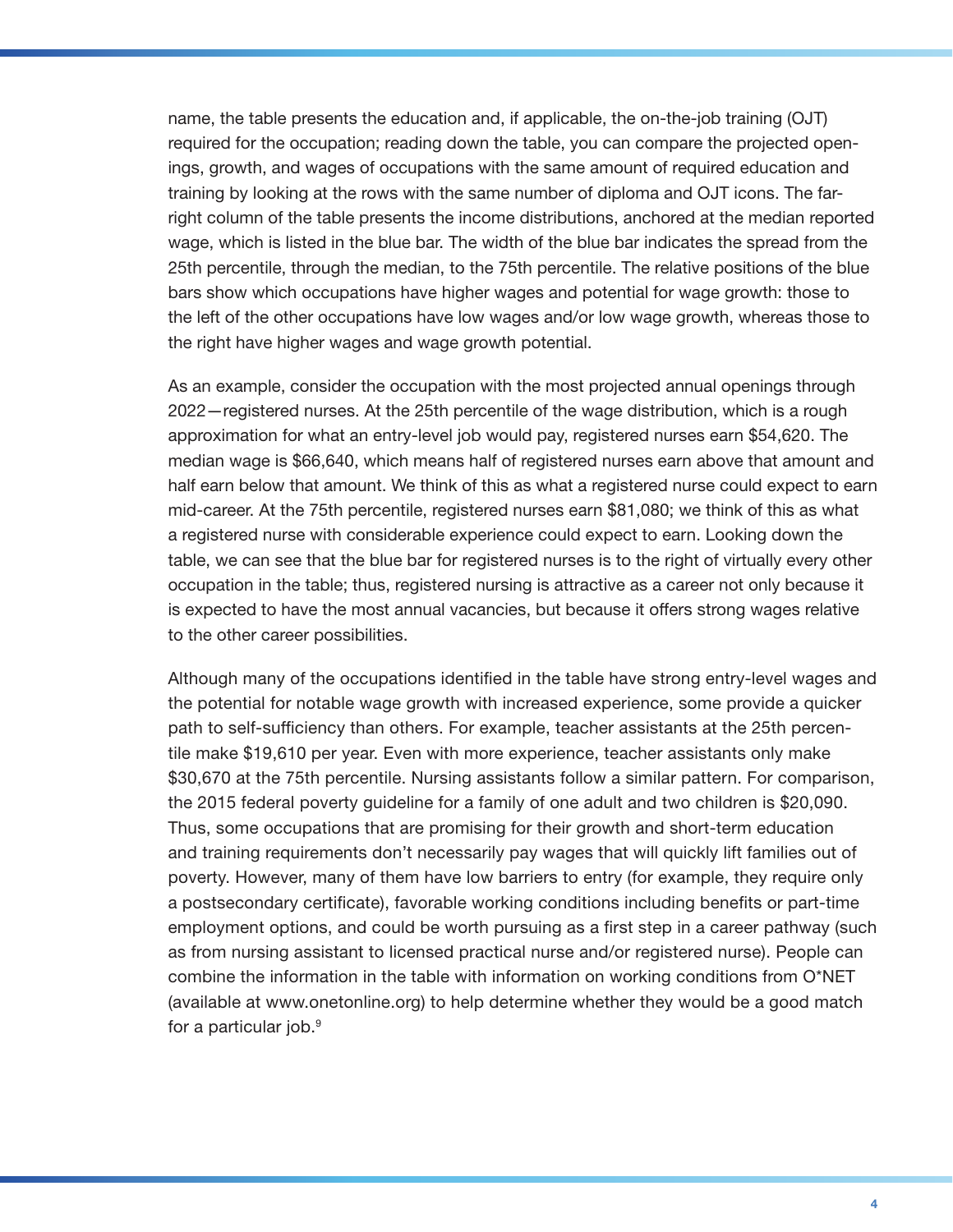| <b>PROMISING OCCUPATIONS IN</b>                                                            | <b>EDUCATION/</b><br><b>TRAINING</b> | <b>AVERAGE</b><br><b>ANNUAL</b> | <b>GROWTH</b> | <b>2014 ANNUAL WAGE</b>                                    |
|--------------------------------------------------------------------------------------------|--------------------------------------|---------------------------------|---------------|------------------------------------------------------------|
| <b>United States</b>                                                                       | <b>REQUIRED</b>                      | <b>OPENINGS</b>                 | <b>RATE</b>   | <b>Median</b><br><b>75th Percentile</b><br>25th Percentile |
| <b>Registered nurses</b>                                                                   | ÞF Þ                                 | 105,260                         | 19.4%         | \$54,620<br>\$66,640<br>\$81,080                           |
| <b>Nursing assistants</b>                                                                  | $\mathscr{A} \mathscr{A}$            | 59,360                          | 21.1%         | \$21,340 \$25,100 \$30,020                                 |
| Heavy and tractor-trailer<br>truck drivers                                                 | $\mathcal{R}$ $\mathcal{R}$ + 0JT    | 46,470                          | 11.3%         | \$32,000<br>\$39,520<br>\$49,410                           |
| <b>Teacher assistants</b>                                                                  | Ê                                    | 38,260                          | 8.6%          | \$19,610 \$24,430 \$30,670                                 |
| <b>Licensed practical and licensed</b><br>vocational nurses                                | <b>RA</b>                            | 36,310                          | 24.8%         | \$35,780 \$42,490<br>\$49,450                              |
| <b>Medical assistants</b>                                                                  | ÞA                                   | 26,990                          | 29.0%         | \$25,500 \$29,960 \$36,070                                 |
| Hairdressers, hairstylists, and<br>cosmetologists                                          |                                      | 22,060                          | 12.7%         | \$18,680 \$23,120<br>\$32,170                              |
| Preschool teachers, except<br>special education                                            |                                      | 19,940                          | 17.4%         | \$28,120<br>\$22,010<br>\$37,660                           |
| Computer user support<br>specialists                                                       | $\mathcal{R}$ + OJT                  | 19,690                          | 20.2%         | \$36,610<br>\$62,050<br>\$47,610                           |
| <b>Dental assistants</b>                                                                   | <u> ÞS</u>                           | 13,720                          | 24.5%         | \$29,260<br>\$35,390<br>\$42,810                           |
| Heating, air conditioning, and<br>refrigeration mechanics and<br><b>installers</b>         | $\mathscr{R}$ + OJT                  | 12,370                          | 20.9%         | \$34,610<br>\$44,630<br>\$57,500                           |
| <b>Emergency medical technicians</b><br>and paramedics                                     |                                      | 12,060                          | 23.1%         | \$31,700<br>\$25,170<br>\$41,780                           |
| <b>Dental hygienists</b>                                                                   |                                      | 11,350                          | 33.3%         | -11<br>\$59,890<br>\$85,240<br>\$71,520                    |
| <b>Firefighters</b>                                                                        | $\frac{2}{2}$ + 0JT                  | 10,400                          | 6.6%          | \$31,340<br>\$45,970<br>\$61,950                           |
| Paralegals and legal assistants                                                            | <u>AFS</u>                           | 9,120                           | 16.7%         | \$48,350<br>\$37,550<br>\$62,000                           |
| Medical records and health<br>information technicians                                      |                                      | 9,040                           | 22.1%         | \$35,900<br>\$46,640<br>\$28,250                           |
| <b>Medical and clinical laboratory</b><br>technicians                                      |                                      | 9,020                           | 29.7%         | \$38,370<br>\$30,860<br>\$48,470                           |
| Radiologic technologists                                                                   |                                      | 6,960                           | 20.8%         | \$45,280<br>\$55,870<br>\$68,420                           |
| <b>Computer network support</b><br>specialists                                             |                                      | 3,960                           | 6.9%          | \$81,800<br>\$46,220<br>\$61,830                           |
| <b>Telecommunications equipment</b><br>installers and repairers, except<br>line installers | $\&$ + $\sqrt{0}$                    | 3,820                           | 3.9%          | \$39,450<br>\$55,190<br>\$69,450                           |



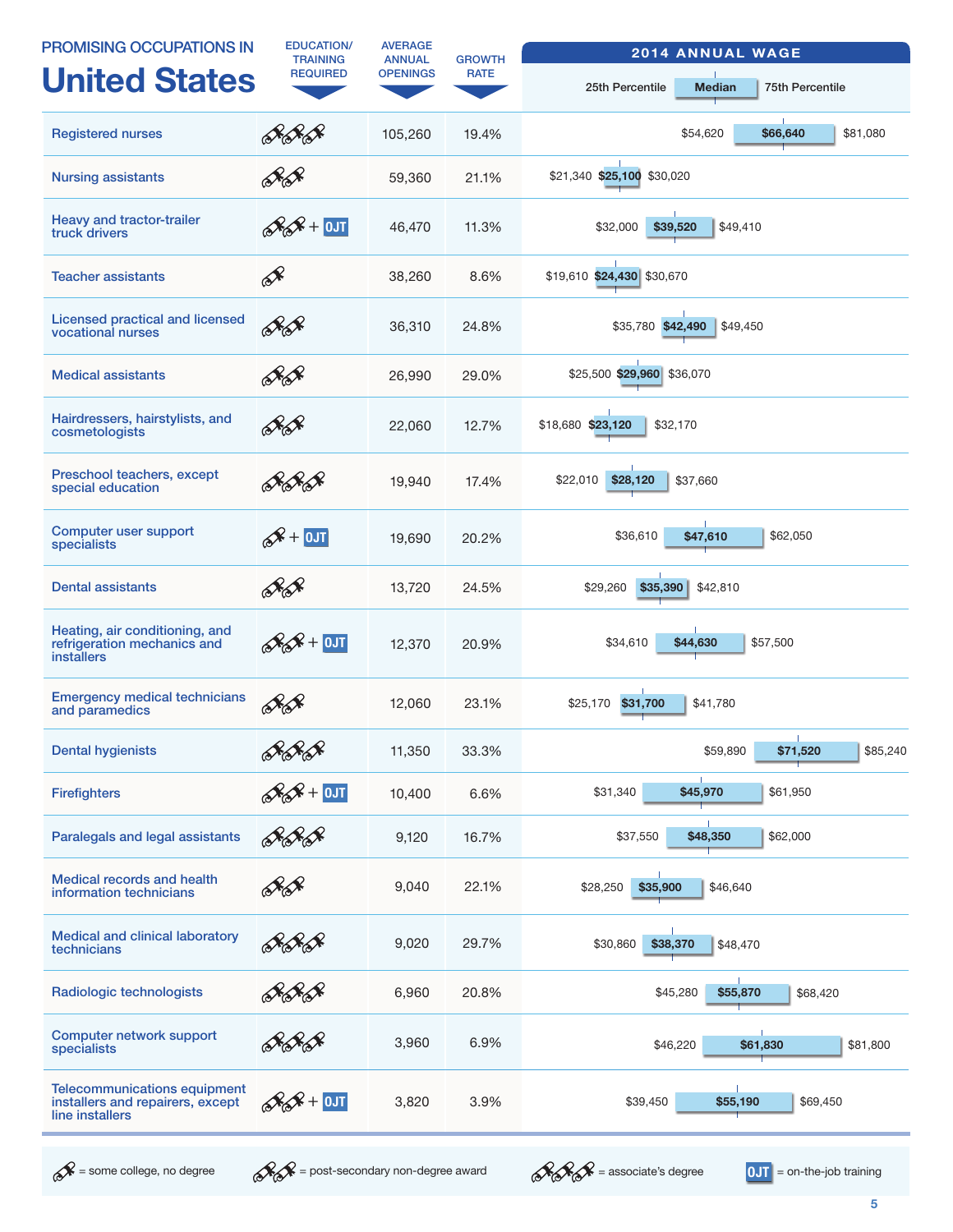#### ENDNOTES

1 Carnevale, Anthony P., Nicole Smith, and Jeff Strohl. "Recovery: Projections of Jobs and Education Requirements through 2020." Washington, DC: Georgetown Public Policy Institute, Center on Education and the Workforce, June 2013.

2 Jepsen, Christopher, Kenneth Troske, and Paul Coomes. "The Labor-Market Returns to Community College Degrees, Diplomas, and Certificates." *Journal of Labor Economics*, vol. 32, no. 1, 2014, pp. 95–121.

<sup>3</sup> Community college certificates typically require one or two semesters of course work and are primarily awarded in technical programs such as automotive mechanic. Diplomas typically require more than a year of study and are primarily awarded in technical fields, such as accounting and practical nursing. Associate's degrees typically require two years of study and are awarded in a number of humanities, business, and social science fields.

4 See [http://www.urban.org/sites/default/files/alfresco/publication-pdfs/412564-Facilitating-](http://www.urban.org/sites/default/files/alfresco/publication-pdfs/412564-Facilitating-Postsecondary-Education-and-Training-for-TANF-Recipients.PDF)[Postsecondary-Education-and-Training-for-TANF-Recipients.PDF](http://www.urban.org/sites/default/files/alfresco/publication-pdfs/412564-Facilitating-Postsecondary-Education-and-Training-for-TANF-Recipients.PDF).

5 Acs, Gregory, and Austin Nichols. 2007. "Low-Income Workers and Their Employers: Characteristics and Challenges." Washington, DC: The Urban Institute, 2007. Available at [http://](http://www.urban.org/url.cfm?ID=411532) [www.urban.org/url.cfm?ID=411532](http://www.urban.org/url.cfm?ID=411532).

<sup>6</sup> See [http://www.acf.hhs.gov/sites/default/files/ofa/tanf\\_characteristics\\_fy\\_2012.pdf](http://www.acf.hhs.gov/sites/default/files/ofa/tanf_characteristics_fy_2012.pdf).

7 Some states' labor agencies post projections by region and/or metropolitan area on their websites. Where projections at the sub-state level are available, TANF agencies and clients can use it to tailor their efforts even more closely to local conditions.

<sup>8</sup> We did this because, at the time of this writing, federal TANF regulations limit the amount of time states can count training and education activities towards the state TANF work participation rate to twelve months. We included associate's degrees because (1) there are other widely available sources of funding, such as Pell grants and WIA Adult program training funds, to support an additional year of funding beyond what can be covered by TANF funding and (2) many such degrees are offered in compressed schedules that can be completed in 12 months.

9 Readers can also see Appendix D of the "Resources for Connecting TANF Recipients and Other Low-Income Families to Good Jobs" report for additional career exploration resources.